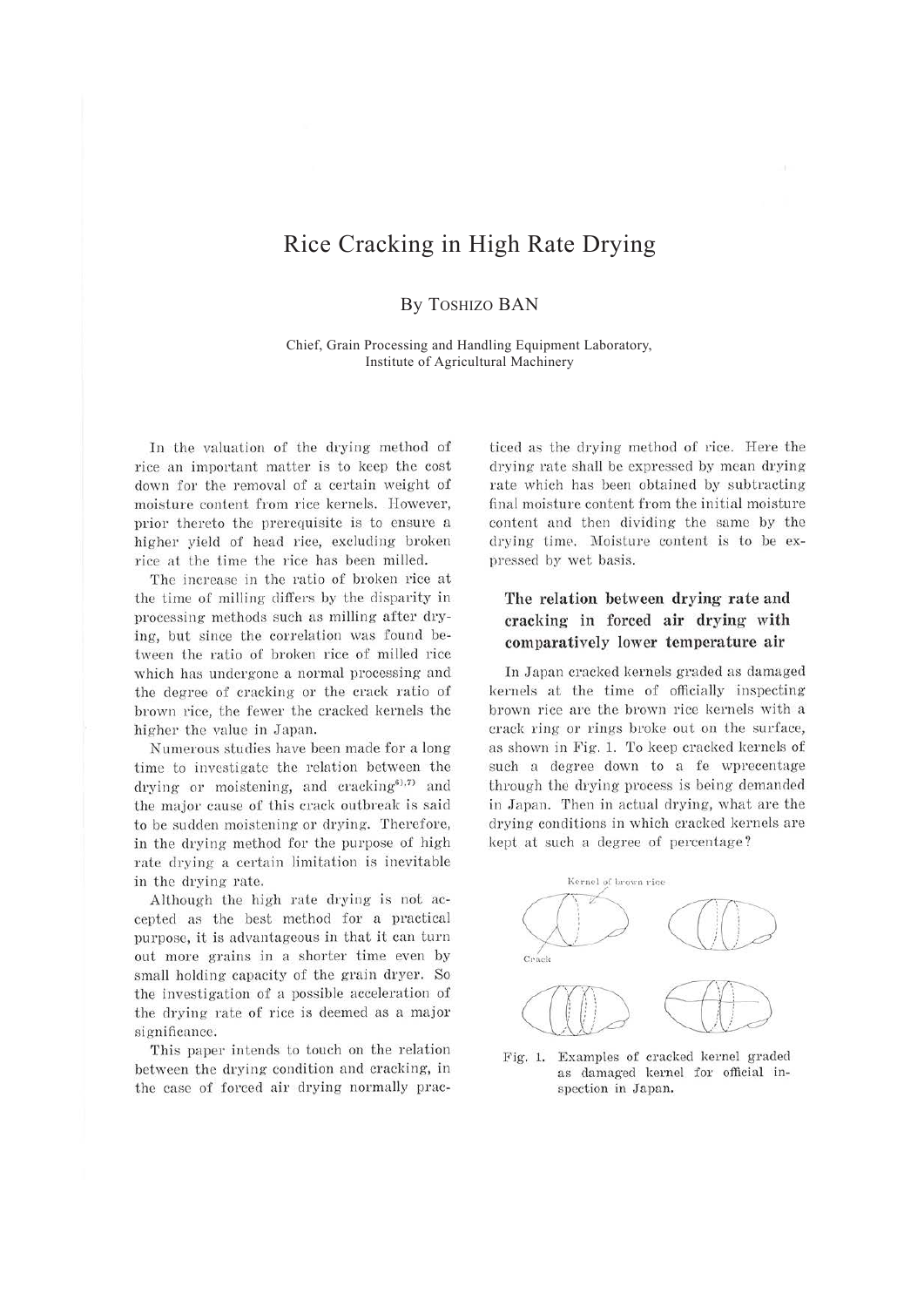Even if the rice is dried under a certain condition the degree of crack differs by rice varieties and pattern of culture. In case various varieties of rough rice in which the distribution of the moisture in rice kernel is in a state of equilibrium at the start of drying and on which cracked kernel can not be recognized in brown rice are placed in the form of thin layer and dried down to 13.5 per cent of the moisture and humidity, crack ratios show rather wide deviation.<sup>1)</sup>

The considerable differences in the outbreak of cracking are sometimes witnessed by varieties and pattern of culture. Kernels with relatively medium outbreak of cracking were selected and dried in the form of thin layer under various degree of humidity and temperature of air.

The results thereof have clarified the relation between the initial moisture content and heated air temperature as well as the relation between the mean drying rate and outbreak degree of cracking as indicated by Fig. 2 and Fig.  $3.$ <sup>11</sup>

These show the conditions in which cracking breaks out, when the final moisture content has reached around 13.5 per cent under continuous ventilation. The figures show that the higher the initial moisture content, the more cracking develops when the moisture content reaches near 13.5 per cent.

Therefore, it was found that the mean drying rate cou!d not be raised. Moreover, in case the drying is to be carried out from 20 per cent moisture content to near 13.5 per cent by checking the crack ratio within a few percentage at a continuously constant air temperature, it was found that the limitation of the mean drying rate is about 1.5 per cent on an average and this trend has been confirmed<sup>3</sup> by many rough rice drying experiments since then.

In the intermittently ventilate drying, if a proper condition can be selected the question arises whether it is possible to raise the mean drying rate which has been computed by the time including non-ventilating time, over the limit of continuous ventilation stated above.



Fig. 2. Relation among initial moisture content, air temperature and crack ratio in thin layer drying

- Note: (1) Absolute humidity of air;
	- -- 0.007 kg/kg, - - 0.024 kg/ kg
	- (2) Final m.c.; about 13.5%
	- (3) Initial crack ratio; 0%
	- $(4)$  Crack ratio  $( %)$
	- Cracked kernels in sample  $\times100$ Total kernels of sample
	- (5) Cracked kernel; One graded as damaged kernel for inspection
	- (6) Vaxiety of rice; KUSABUE
	- (7) Moisture content; Wet basis



- Fig. 3. Relation among initial moisture content, mean drying rate and cracl< ratio in thin layer drying
- Note: (1) Same as Fig. 2

(2) Mean drying rate; Initial m.c.  $(\%)$ -Final m.c.  $(\%)$ Drying time (h)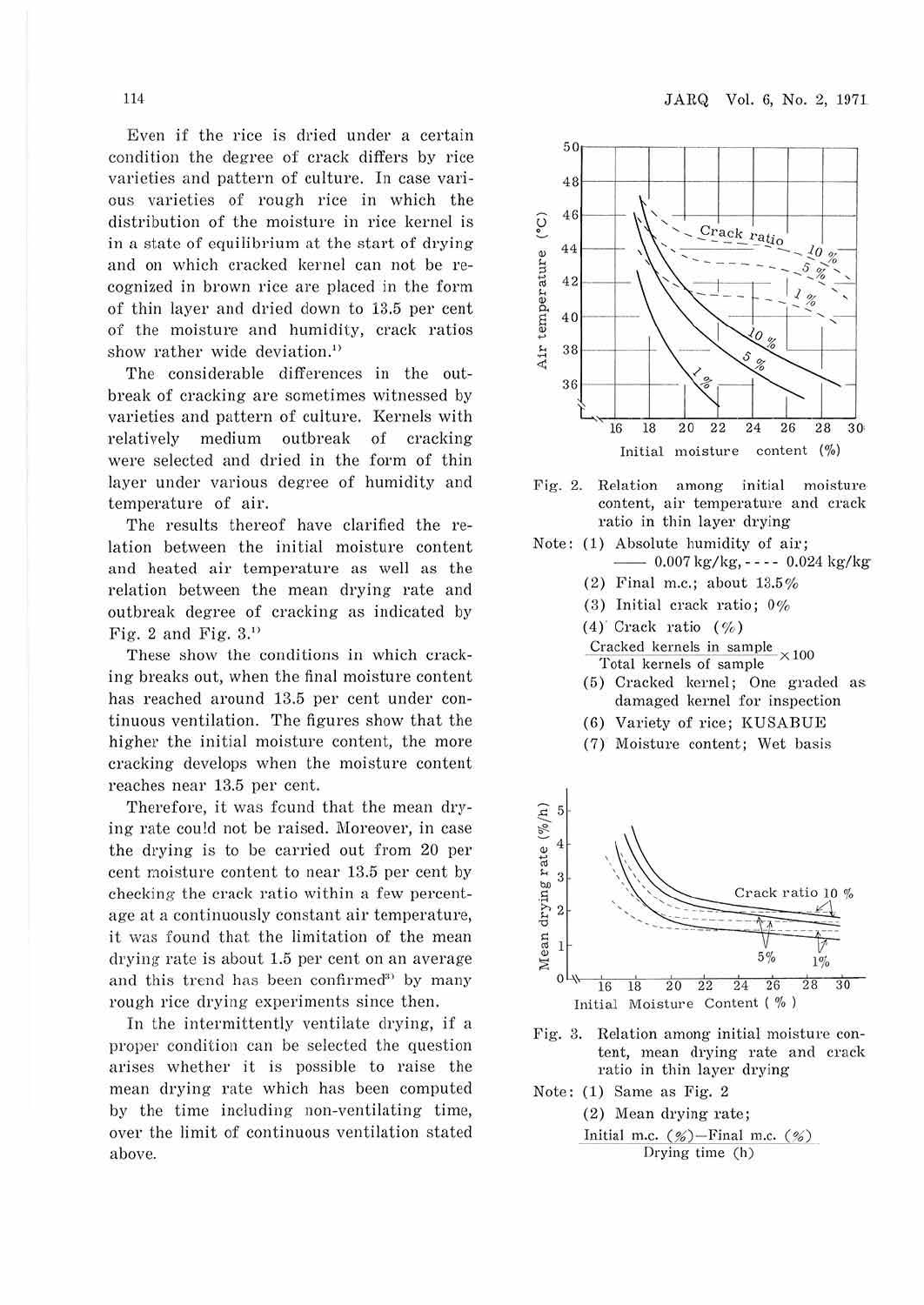However, it has been confirmed that there is practically no possibility to raise the same.<sup>3)</sup> In this case the moisture content after drying is around 13 to 14 per cent by intermittently drying. However, in case the moisture reduction is down to 17 per cent or 18 per cent, the mean drying rate can be raised further.

Also in the case of high rate drying it does not necessarily happen that the cracking breaks out immediately after the drying. Even if the rough rice is stored as a whole under airtight condition in which neither drying nor moisture adsorption occurs, a phenomenon of increasing cracks is witnessed as time goes by. And the cracking becomes stable and shows almost constant value in about 48 hours. '' Because of such a result it has been proposed in Japan that the investigation of crack ratio in the test for driers, etc. should be conducted after the elapse of more than 48 hours.

The samples mentioned in this paper are the ones kept air-tight at 30°C temperature after being dried and then taken out after the elapse of 48 hours and the rough rice was husked by hand and the crack ratio of brown rice was investigated by naked eye.

### **Cracking under very high rate drying** with high temperature air

One experiment deemed as worthy of attention was carried out by the Institute of Agricultural Machinery in 1969 on rough rice harvested at the Institute's attached farm.

The rough rice with high moisture content was dried immediately after harvest or dried naturally under normal condition. And the moisture content thereof has been conditioned nearly at 24 per cent and 18 per cent respectively. Then the rough rice was forced to be dried by air bringing about the moisture content nearly 13.5 per cent under various temperatures of 40°C to 130°C by air flow rate of  $8\sim11~\mathrm{m}^3/\mathrm{S}\cdot100~\mathrm{kg}$  of paddy, and at the point where the moistrue content reached 13.5 per cent the investigations have been made on the relation between the increase in crack ratio and heated air temperature and the initial



- Fig. 4. Crack ratio on various air temperatures for wide range in forced air drying
- Note: (1) M,; Initial moisture content
	- (2) Values in brackets at near points show drying time in minute from  $M_1$  % to about 13.5%<br>(3) Final moisture con
	- moisture content; about 13.5'/,
	- (4) Initial crack ratio; 0%
	- (5) Cracked kernel; One graded as damaged kernels for official inspection
	- (6) Variety of rice; TAMAYODO

moisture content. 2 >

The results thereof are shown in Fig. 4. Upon adopting the forced air temperature at t°C, crack ratio reaches the maximum at  $t=80^{\circ}$ C, and it was found that under the temperature higher than this crack ratio it declines. That is, the raising of forced air temperature brings about the saturation point of crack ratio (temperature at which the crack ratio reaches 100%) and saturation band of crack ratio (band of temperature at which the cracking is maintained at  $100\%$ ).

At a higher temperature above this saturation band, the higher the initial moisture content the less the crack ratio. Such a phenomenon can be assumed that the drying of rough rice at high temperature invites the gelatinization of brown rice, thereby brown rice becomes difficult to be cracked.

By applying the air at  $t=130^{\circ}$ C which ex-